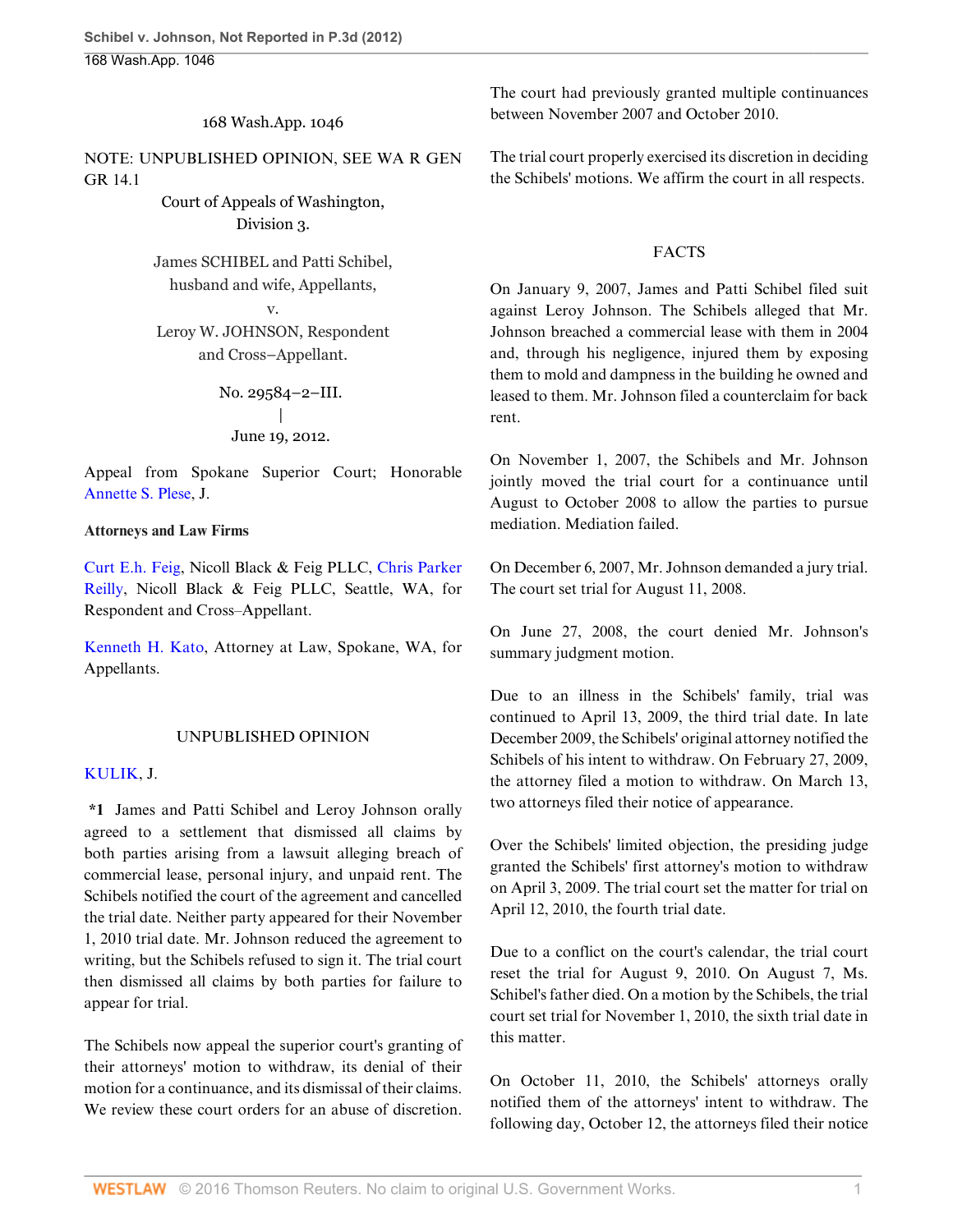of intent to withdraw and a motion to continue the trial. On October 15, the trial court held a hearing on the Schibels' motions. The court deferred its decision until October 27 to allow for a full hearing.

On October 19, Mr. Johnson opposed the motion to continue. On October 20, the Schibels filed an objection to the motion to withdraw.

**\*2** On October 27, the trial court heard the motions to withdraw and to continue the trial. The trial court granted the motion to withdraw and denied the Schibels' motion for a continuance. The trial court found that "[p]laintiff's counsel gave proper notice of intent to withdraw" and that "the attorney-client relationship in its current status requires said withdrawal due to the ethical obligations of plaintiff's counsel." Clerk's Papers (CP) at 546. The trial court told the Schibels that it would grant no further continuances and inquired as to their preparations to proceed pro se on November 1, 2010.

When the Schibels indicated that they would not be prepared, the trial court advised them that they likely would be responsible for any court costs incurred on November 1, 2010, if they appeared and were not prepared to commence the trial.

On October 29, the parties reached a settlement agreement via the telephone. The Schibels informed the trial court that "the case had been settled and not to bring in a [jury] panel for Monday." Report of Proceedings (RP) at 155. However, when Mr. Johnson's attorney e-mailed the Schibels a written memorandum of their oral agreement, they refused to sign it. Neither party appeared in court on November 1.

On November 12, Mr. Johnson filed a motion to enforce the October 29 settlement agreement and dismiss the Schibels' claims. The trial court heard the motion on November 24, 2010.

At this hearing, Mr. Schibel confirmed to the trial court that "[w]e had agreed to and made an oral agreement with [Mr. Johnson's attorney]." RP at 150. Mr. Schibel repeated that "[w]e had agreed to the oral agreement." RP at 150.

The trial court informed the parties that "[i]f [they] could not get a written agreement, the Court expected counsel and Mr. and Mrs. Schibel to be here [on November 1]." RP at 155. Thus, the trial court dismissed all claims of both parties for failure to appear for the November 1, 2010 trial date.

The Schibels appeal the trial court's granting of the motion to withdraw, the court's denial of the October 12 motion to continue, and the court's dismissal of their claims. For the limited purpose of preserving his counterclaim in the event this court remands the Schibels' claims to the trial court, Mr. Johnson cross-appeals the trial court's dismissal of his counterclaim.

## FACTS

*Motion to Withdraw as Counsel.* "Withdrawal is a matter addressed to the discretion of the trial court," and an appellate court will review the trial court's discretion for abuse. *Kingdom v. Jackson,* [78 Wn.App. 154, 158, 896 P.2d](http://www.westlaw.com/Link/Document/FullText?findType=Y&serNum=1995128093&pubNum=661&originatingDoc=Ib0776e72bacb11e1b11ea85d0b248d27&refType=RP&originationContext=document&vr=3.0&rs=cblt1.0&transitionType=DocumentItem&contextData=(sc.Search)) [101 \(1995\).](http://www.westlaw.com/Link/Document/FullText?findType=Y&serNum=1995128093&pubNum=661&originatingDoc=Ib0776e72bacb11e1b11ea85d0b248d27&refType=RP&originationContext=document&vr=3.0&rs=cblt1.0&transitionType=DocumentItem&contextData=(sc.Search)) A trial court abuses its discretion only when it exercises its discretion in a manner that is "manifestly unreasonable, or exercised on untenable grounds, or for untenable reasons." *[State ex rel Carroll v. Junker,](http://www.westlaw.com/Link/Document/FullText?findType=Y&serNum=1971123233&pubNum=661&originatingDoc=Ib0776e72bacb11e1b11ea85d0b248d27&refType=RP&originationContext=document&vr=3.0&rs=cblt1.0&transitionType=DocumentItem&contextData=(sc.Search))* 79 [Wn.2d 12, 26, 482 P.2d 775 \(1971\)](http://www.westlaw.com/Link/Document/FullText?findType=Y&serNum=1971123233&pubNum=661&originatingDoc=Ib0776e72bacb11e1b11ea85d0b248d27&refType=RP&originationContext=document&vr=3.0&rs=cblt1.0&transitionType=DocumentItem&contextData=(sc.Search)).

" 'A court's decision is manifestly unreasonable if it is outside the range of acceptable choices, given the facts and the applicable legal standard; it is based on untenable grounds if the factual findings are unsupported by the record; it is based on untenable reasons if it is based on an incorrect standard or the facts do not meet the requirements of the correct standard.' " *[Ryan v. State,](http://www.westlaw.com/Link/Document/FullText?findType=Y&serNum=2002487483&pubNum=4645&originatingDoc=Ib0776e72bacb11e1b11ea85d0b248d27&refType=RP&originationContext=document&vr=3.0&rs=cblt1.0&transitionType=DocumentItem&contextData=(sc.Search))* 112 [Wn.App. 896, 899–900, 51 P.3d 175 \(2002\)](http://www.westlaw.com/Link/Document/FullText?findType=Y&serNum=2002487483&pubNum=4645&originatingDoc=Ib0776e72bacb11e1b11ea85d0b248d27&refType=RP&originationContext=document&vr=3.0&rs=cblt1.0&transitionType=DocumentItem&contextData=(sc.Search)) (quoting *[In re](http://www.westlaw.com/Link/Document/FullText?findType=Y&serNum=1997165808&pubNum=661&originatingDoc=Ib0776e72bacb11e1b11ea85d0b248d27&refType=RP&originationContext=document&vr=3.0&rs=cblt1.0&transitionType=DocumentItem&contextData=(sc.Search)) Marriage of Littlefield,* [133 Wn.2d 39, 47, 940 P.2d 1362](http://www.westlaw.com/Link/Document/FullText?findType=Y&serNum=1997165808&pubNum=661&originatingDoc=Ib0776e72bacb11e1b11ea85d0b248d27&refType=RP&originationContext=document&vr=3.0&rs=cblt1.0&transitionType=DocumentItem&contextData=(sc.Search)) [\(1997\)\)](http://www.westlaw.com/Link/Document/FullText?findType=Y&serNum=1997165808&pubNum=661&originatingDoc=Ib0776e72bacb11e1b11ea85d0b248d27&refType=RP&originationContext=document&vr=3.0&rs=cblt1.0&transitionType=DocumentItem&contextData=(sc.Search)). "A decision based on a misapplication of law rests on untenable grounds." *Id.* [at 900.](http://www.westlaw.com/Link/Document/FullText?findType=Y&serNum=2002487483&originatingDoc=Ib0776e72bacb11e1b11ea85d0b248d27&refType=RP&originationContext=document&vr=3.0&rs=cblt1.0&transitionType=DocumentItem&contextData=(sc.Search))

**\*3** Whether discretion is abused "depends upon the comparative and compelling public or private interests of those affected by the order or decision and the comparative weight of the reasons for and against the decision one way or the other." *Junker,* [79 Wn.2d at](http://www.westlaw.com/Link/Document/FullText?findType=Y&serNum=1971123233&pubNum=804&originatingDoc=Ib0776e72bacb11e1b11ea85d0b248d27&refType=RP&fi=co_pp_sp_804_26&originationContext=document&vr=3.0&rs=cblt1.0&transitionType=DocumentItem&contextData=(sc.Search)#co_pp_sp_804_26) [26.](http://www.westlaw.com/Link/Document/FullText?findType=Y&serNum=1971123233&pubNum=804&originatingDoc=Ib0776e72bacb11e1b11ea85d0b248d27&refType=RP&fi=co_pp_sp_804_26&originationContext=document&vr=3.0&rs=cblt1.0&transitionType=DocumentItem&contextData=(sc.Search)#co_pp_sp_804_26) Finally, "[w]hen withdrawal is sought by a retained attorney in a civil case, it generally should be allowed." *Kingdom,* [78 Wn.App. at 160.](http://www.westlaw.com/Link/Document/FullText?findType=Y&serNum=1995128093&pubNum=800&originatingDoc=Ib0776e72bacb11e1b11ea85d0b248d27&refType=RP&fi=co_pp_sp_800_160&originationContext=document&vr=3.0&rs=cblt1.0&transitionType=DocumentItem&contextData=(sc.Search)#co_pp_sp_800_160) However, withdrawal "can be denied if specific articulable circumstances warrant that result." *Id.*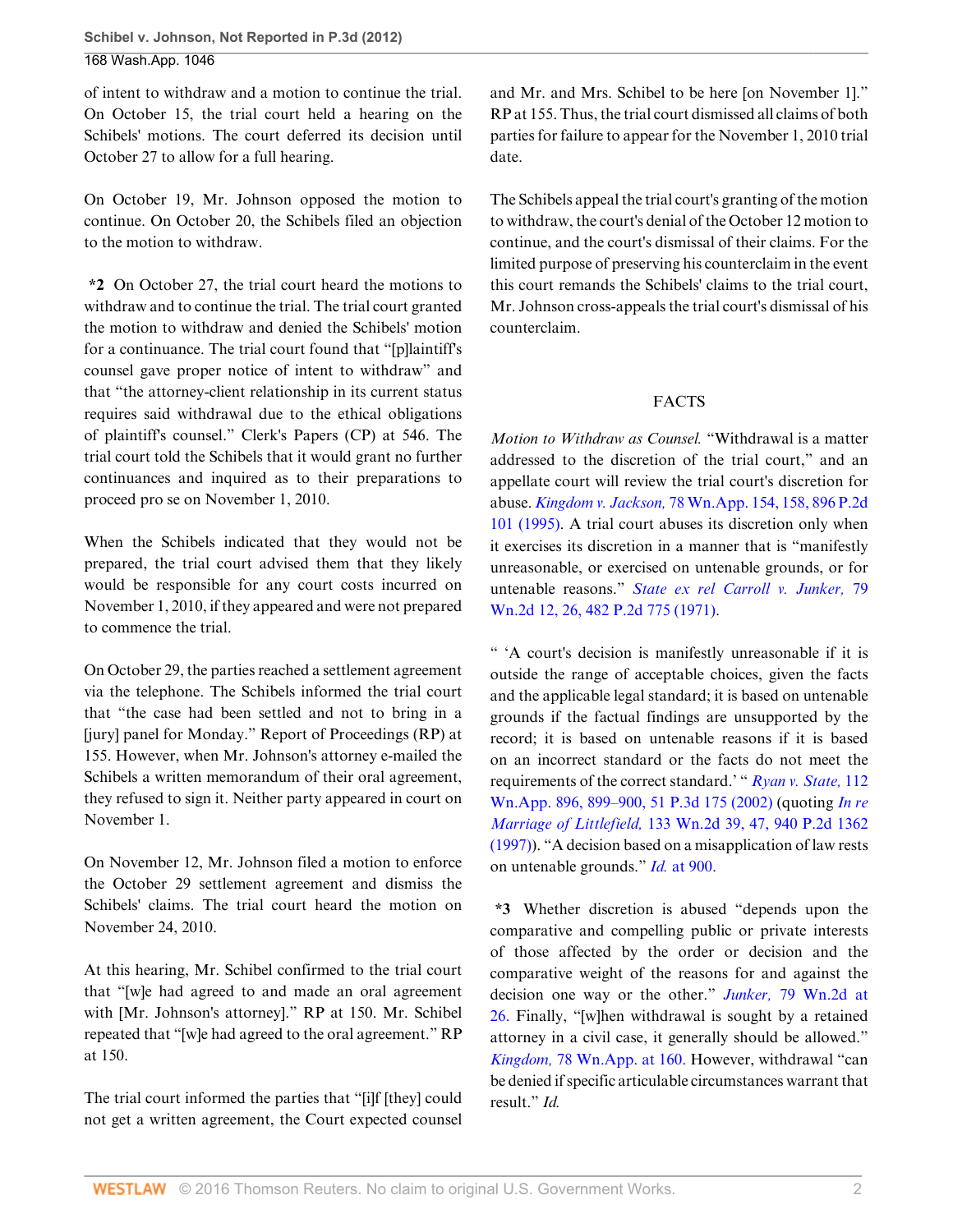When retained counsel in a civil case seeks to withdraw, he or she must abide by the requirements outlined in [CR](http://www.westlaw.com/Link/Document/FullText?findType=L&pubNum=1005378&cite=WARSUPERCTCIVCR71&originatingDoc=Ib0776e72bacb11e1b11ea85d0b248d27&refType=LQ&originationContext=document&vr=3.0&rs=cblt1.0&transitionType=DocumentItem&contextData=(sc.Search)) [71\(c\)](http://www.westlaw.com/Link/Document/FullText?findType=L&pubNum=1005378&cite=WARSUPERCTCIVCR71&originatingDoc=Ib0776e72bacb11e1b11ea85d0b248d27&refType=LQ&originationContext=document&vr=3.0&rs=cblt1.0&transitionType=DocumentItem&contextData=(sc.Search)). [CR 71\(c\)](http://www.westlaw.com/Link/Document/FullText?findType=L&pubNum=1005378&cite=WARSUPERCTCIVCR71&originatingDoc=Ib0776e72bacb11e1b11ea85d0b248d27&refType=LQ&originationContext=document&vr=3.0&rs=cblt1.0&transitionType=DocumentItem&contextData=(sc.Search)) requires a withdrawing attorney to provide proper notice to clients, all other parties, and the court. Although [CR 71](http://www.westlaw.com/Link/Document/FullText?findType=L&pubNum=1005378&cite=WARSUPERCTCIVCR71&originatingDoc=Ib0776e72bacb11e1b11ea85d0b248d27&refType=LQ&originationContext=document&vr=3.0&rs=cblt1.0&transitionType=DocumentItem&contextData=(sc.Search)) provides detailed procedural guidance to a withdrawing attorney, "[n]othing in [[CR 71\]](http://www.westlaw.com/Link/Document/FullText?findType=L&pubNum=1005378&cite=WARSUPERCTCIVCR71&originatingDoc=Ib0776e72bacb11e1b11ea85d0b248d27&refType=LQ&originationContext=document&vr=3.0&rs=cblt1.0&transitionType=DocumentItem&contextData=(sc.Search)) defines the circumstances under which a withdrawal might be denied by the court."  $CR \, 71(a)$ . For that, we turn to case law.

When a trial court determines whether to allow withdrawal, it "should consider all pertinent factors." *Kingdom,* [78 Wn.App. at 158.](http://www.westlaw.com/Link/Document/FullText?findType=Y&serNum=1995128093&pubNum=800&originatingDoc=Ib0776e72bacb11e1b11ea85d0b248d27&refType=RP&fi=co_pp_sp_800_158&originationContext=document&vr=3.0&rs=cblt1.0&transitionType=DocumentItem&contextData=(sc.Search)#co_pp_sp_800_158) *Kingdom* listed nine nonexclusive factors and referred to RPC  $1.16<sup>1</sup>$  $1.16<sup>1</sup>$  for additional guidance. *Kingdom,* [78 Wn.App. at 158–60.](http://www.westlaw.com/Link/Document/FullText?findType=Y&serNum=1995128093&pubNum=800&originatingDoc=Ib0776e72bacb11e1b11ea85d0b248d27&refType=RP&fi=co_pp_sp_800_158&originationContext=document&vr=3.0&rs=cblt1.0&transitionType=DocumentItem&contextData=(sc.Search)#co_pp_sp_800_158)

[RPC 1.16](http://www.westlaw.com/Link/Document/FullText?findType=L&pubNum=1000259&cite=WARRPC1.16&originatingDoc=Ib0776e72bacb11e1b11ea85d0b248d27&refType=LQ&originationContext=document&vr=3.0&rs=cblt1.0&transitionType=DocumentItem&contextData=(sc.Search)) addresses the circumstances under which an attorney can or must decline or terminate representation. It provides that a lawyer may withdraw from representing a client if:

(1) withdrawal can be accomplished without material adverse effect on the interests of the client;

(2) the client persists in a course of action involving the lawyer's services that the lawyer reasonably believes is criminal or fraudulent;

(3) the client has used the lawyer's services to perpetrate a crime or fraud;

(4) the client insists upon taking action that the lawyer considers repugnant or with which the lawyer has a fundamental disagreement;

(5) the client fails substantially to fulfill an obligation to the lawyer regarding the lawyer's services and has been given reasonable warning that the lawyer will withdraw unless the obligation is fulfilled;

(6) the representation will result in an unreasonable financial burden on the lawyer or has been rendered unreasonably difficult by the client; or

(7) other good cause for withdrawal exists.

[RPC 1.16\(b\).](http://www.westlaw.com/Link/Document/FullText?findType=L&pubNum=1000259&cite=WARRPC1.16&originatingDoc=Ib0776e72bacb11e1b11ea85d0b248d27&refType=LQ&originationContext=document&vr=3.0&rs=cblt1.0&transitionType=DocumentItem&contextData=(sc.Search)) The rule is phrased in the disjunctive. Thus, an attorney may ethically withdraw if any of the seven criteria are met. Comment 3 to [RPC 1.16](http://www.westlaw.com/Link/Document/FullText?findType=L&pubNum=1000259&cite=WARRPC1.16&originatingDoc=Ib0776e72bacb11e1b11ea85d0b248d27&refType=LQ&originationContext=document&vr=3.0&rs=cblt1.0&transitionType=DocumentItem&contextData=(sc.Search)) recognizes that "[t]he court may request an explanation for the withdrawal, while the lawyer may be bound to keep confidential the facts that would constitute

such an explanation." When this situation arises, "[t]he lawyer's statement that professional considerations require termination of the representation ordinarily should be accepted as sufficient." [RPC 1.16,](http://www.westlaw.com/Link/Document/FullText?findType=L&pubNum=1000259&cite=WARRPC1.16&originatingDoc=Ib0776e72bacb11e1b11ea85d0b248d27&refType=LQ&originationContext=document&vr=3.0&rs=cblt1.0&transitionType=DocumentItem&contextData=(sc.Search)) cmt. 3.

<span id="page-2-0"></span>The Schibels assert that the court abused its discretion when it allowed withdrawal despite the material adverse effect such a withdrawal would have on the Schibels. This claim fails for several reasons. First, [RPC 1.16\(b\)](http://www.westlaw.com/Link/Document/FullText?findType=L&pubNum=1000259&cite=WARRPC1.16&originatingDoc=Ib0776e72bacb11e1b11ea85d0b248d27&refType=LQ&originationContext=document&vr=3.0&rs=cblt1.0&transitionType=DocumentItem&contextData=(sc.Search)) governs attorney conduct, not judicial discretion. A trial court could deny withdrawal of an attorney who has good cause under [RPC 1.16\(b\)](http://www.westlaw.com/Link/Document/FullText?findType=L&pubNum=1000259&cite=WARRPC1.16&originatingDoc=Ib0776e72bacb11e1b11ea85d0b248d27&refType=LQ&originationContext=document&vr=3.0&rs=cblt1.0&transitionType=DocumentItem&contextData=(sc.Search)) without abusing its discretion if the court found that other legitimate factors weighed against allowing withdrawal, [RPC](http://www.westlaw.com/Link/Document/FullText?findType=L&pubNum=1000259&cite=WARRPC1.16&originatingDoc=Ib0776e72bacb11e1b11ea85d0b248d27&refType=LQ&originationContext=document&vr=3.0&rs=cblt1.0&transitionType=DocumentItem&contextData=(sc.Search)) [1.16\(c\)](http://www.westlaw.com/Link/Document/FullText?findType=L&pubNum=1000259&cite=WARRPC1.16&originatingDoc=Ib0776e72bacb11e1b11ea85d0b248d27&refType=LQ&originationContext=document&vr=3.0&rs=cblt1.0&transitionType=DocumentItem&contextData=(sc.Search)) recognizes that a court may order a lawyer to "continue representation notwithstanding good cause for terminating the representation" and requires a lawyer to comply with such an order.

**\*4** Second, the Schibels misread [RPC 1.16\(b\).](http://www.westlaw.com/Link/Document/FullText?findType=L&pubNum=1000259&cite=WARRPC1.16&originatingDoc=Ib0776e72bacb11e1b11ea85d0b248d27&refType=LQ&originationContext=document&vr=3.0&rs=cblt1.0&transitionType=DocumentItem&contextData=(sc.Search)) According to the Schibels, the first paragraph of [RPC 1.16\(b\)](http://www.westlaw.com/Link/Document/FullText?findType=L&pubNum=1000259&cite=WARRPC1.16&originatingDoc=Ib0776e72bacb11e1b11ea85d0b248d27&refType=LQ&originationContext=document&vr=3.0&rs=cblt1.0&transitionType=DocumentItem&contextData=(sc.Search)) reads:

> Except as stated in section (c), a lawyer may withdraw from representing a client if withdrawal can be accomplished without material adverse effect on the interests of the client, or if:

Appellant's Br. at 12. The Schibels' version of the rule then lists six factors, ending with "[o]ther good cause," Appellant's Br. at 12.

In fact, the rule begins:

(b) Except as stated in paragraph (c), a lawyer may withdraw from representing a client if;

(1) withdrawal can be accomplished without material adverse effect on the interests of the client.

[RPC 1.16.](http://www.westlaw.com/Link/Document/FullText?findType=L&pubNum=1000259&cite=WARRPC1.16&originatingDoc=Ib0776e72bacb11e1b11ea85d0b248d27&refType=LQ&originationContext=document&vr=3.0&rs=cblt1.0&transitionType=DocumentItem&contextData=(sc.Search)) The rule then shifts its focus to client conduct that justifies withdrawal. RPC  $1.16(b)(2)-(6)$ . Finally, the rule allows withdrawal for "other good cause." [RPC](http://www.westlaw.com/Link/Document/FullText?findType=L&pubNum=1000259&cite=WARRPC1.16&originatingDoc=Ib0776e72bacb11e1b11ea85d0b248d27&refType=LQ&originationContext=document&vr=3.0&rs=cblt1.0&transitionType=DocumentItem&contextData=(sc.Search))  $1.16(b)(7)$ .

The rule as written provides that an attorney may withdraw if the client will not be hurt, if the client exhibits any of five specific behaviors, or if other good cause exists. The lack of adverse effect is simply one of several reasons for which an attorney may withdraw.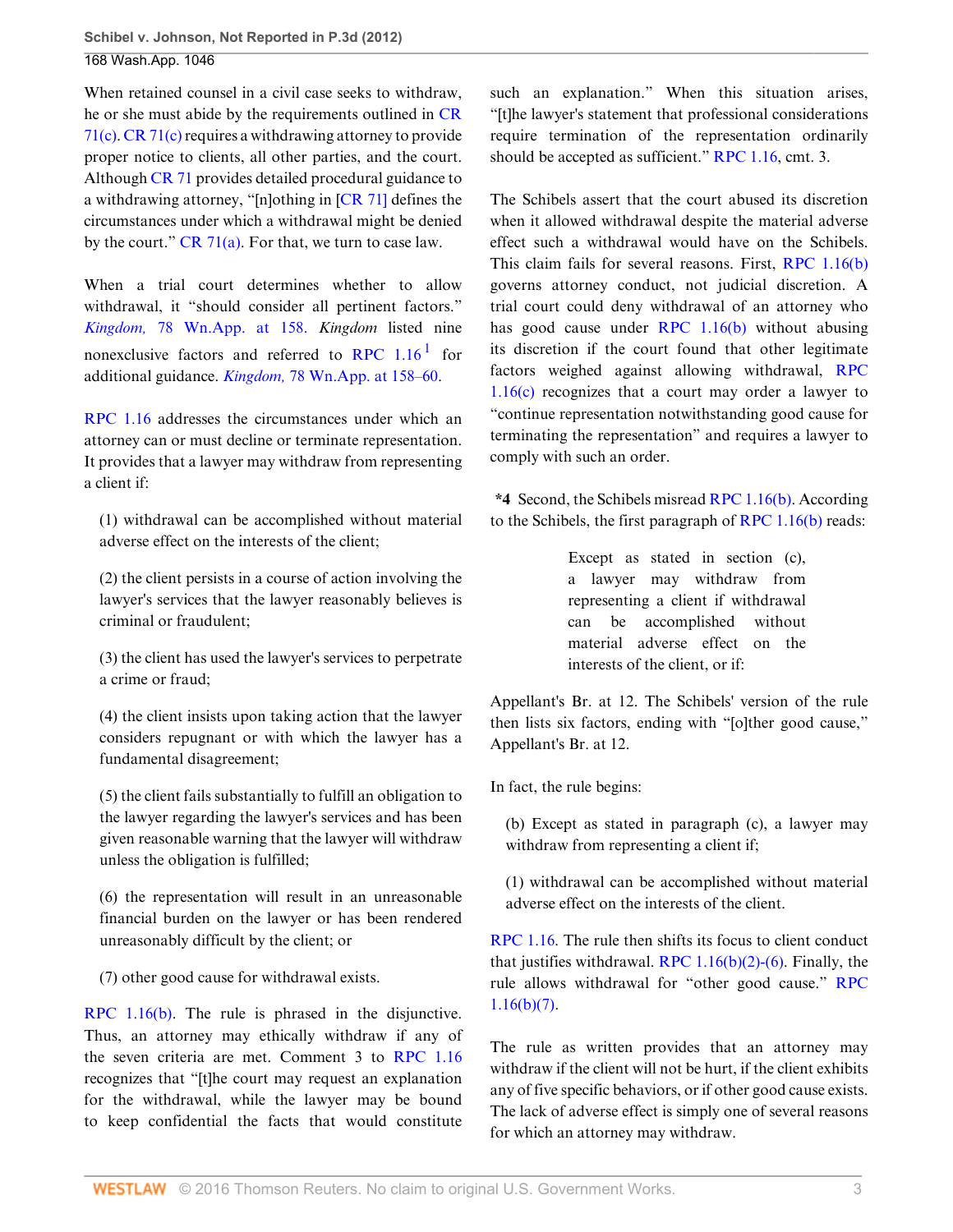The Schibels next claim that the trial court abused its discretion because "there are no facts in the record supporting the reasons given by [their attorneys] to withdraw on the eve of trial." Appellant's Br. at 15. Mr. Johnson claims that the record is "substantial and unchallenged." Resp't's Br. at 14.

The trial court found that "the attorney-client relationship in its current status requires said withdrawal due to the ethical obligations of plaintiff's counsel." CP at 546. The record contains numerous filings related to this issue. The record cited "the breakdown in communication, trust and confidence in the attorney-client relationship." CP at 510. After reviewing the Schibels' and counsel's declarations and the record, we conclude the trial court's finding that good cause existed for withdrawal was not manifestly unreasonable. The trial court properly exercised its discretion when it granted the Schibels' attorneys' motion to withdraw.

*Motion to Continue.* "[A] party does not have an absolute right to a continuance, and the granting or denial of a motion for a continuance is reversible error only if the ruling was a manifest abuse of discretion." *[Willapa](http://www.westlaw.com/Link/Document/FullText?findType=Y&serNum=1986154626&pubNum=661&originatingDoc=Ib0776e72bacb11e1b11ea85d0b248d27&refType=RP&originationContext=document&vr=3.0&rs=cblt1.0&transitionType=DocumentItem&contextData=(sc.Search)) [Trading Co. v. Muscanto, Inc.,](http://www.westlaw.com/Link/Document/FullText?findType=Y&serNum=1986154626&pubNum=661&originatingDoc=Ib0776e72bacb11e1b11ea85d0b248d27&refType=RP&originationContext=document&vr=3.0&rs=cblt1.0&transitionType=DocumentItem&contextData=(sc.Search))* 45 Wn.App. 779, 785, 727 [P.2d 687 \(1986\).](http://www.westlaw.com/Link/Document/FullText?findType=Y&serNum=1986154626&pubNum=661&originatingDoc=Ib0776e72bacb11e1b11ea85d0b248d27&refType=RP&originationContext=document&vr=3.0&rs=cblt1.0&transitionType=DocumentItem&contextData=(sc.Search)) "A manifest abuse of discretion occurs where the ruling is manifestly unreasonable or is based on untenable grounds or done for untenable reasons." *Id.*

The decision to "grant or deny a motion for a continuance rests within the sound discretion of the trial court." *[State](http://www.westlaw.com/Link/Document/FullText?findType=Y&serNum=2004328534&pubNum=4645&originatingDoc=Ib0776e72bacb11e1b11ea85d0b248d27&refType=RP&originationContext=document&vr=3.0&rs=cblt1.0&transitionType=DocumentItem&contextData=(sc.Search)) v. Downing,* [151 Wn.2d 265, 272, 87 P.3d 1169 \(2004\)](http://www.westlaw.com/Link/Document/FullText?findType=Y&serNum=2004328534&pubNum=4645&originatingDoc=Ib0776e72bacb11e1b11ea85d0b248d27&refType=RP&originationContext=document&vr=3.0&rs=cblt1.0&transitionType=DocumentItem&contextData=(sc.Search)). Trial courts may consider (1) the necessity of reasonably prompt disposition of litigation; (2) the needs of the moving party; (3) the possible prejudice to the adverse party; (4) the prior history of the litigation, including prior continuances granted the moving party; (5) any conditions imposed in the continuances previously granted; and (6) any other matters that have a material bearing on the court's exercise of discretion. *[Balandzich v. Demeroto,](http://www.westlaw.com/Link/Document/FullText?findType=Y&serNum=1974123375&pubNum=661&originatingDoc=Ib0776e72bacb11e1b11ea85d0b248d27&refType=RP&originationContext=document&vr=3.0&rs=cblt1.0&transitionType=DocumentItem&contextData=(sc.Search))* 10 [Wn.App. 718, 720, 519 P.2d 994 \(1974\);](http://www.westlaw.com/Link/Document/FullText?findType=Y&serNum=1974123375&pubNum=661&originatingDoc=Ib0776e72bacb11e1b11ea85d0b248d27&refType=RP&originationContext=document&vr=3.0&rs=cblt1.0&transitionType=DocumentItem&contextData=(sc.Search)) *see [Downing,](http://www.westlaw.com/Link/Document/FullText?findType=Y&serNum=2004328534&pubNum=804&originatingDoc=Ib0776e72bacb11e1b11ea85d0b248d27&refType=RP&fi=co_pp_sp_804_273&originationContext=document&vr=3.0&rs=cblt1.0&transitionType=DocumentItem&contextData=(sc.Search)#co_pp_sp_804_273)* 151 [Wn.2d at 273](http://www.westlaw.com/Link/Document/FullText?findType=Y&serNum=2004328534&pubNum=804&originatingDoc=Ib0776e72bacb11e1b11ea85d0b248d27&refType=RP&fi=co_pp_sp_804_273&originationContext=document&vr=3.0&rs=cblt1.0&transitionType=DocumentItem&contextData=(sc.Search)#co_pp_sp_804_273) (courts may consider surprise, diligence, redundancy, due process, materiality, and maintenance of orderly procedure).

**\*5** The withdrawal of an attorney in a civil case does not give the party an absolute right to a continuance. *Jankelson v. Cisel,* [3 Wn.App. 139, 141, 473 P.2d 202](http://www.westlaw.com/Link/Document/FullText?findType=Y&serNum=1970132386&pubNum=661&originatingDoc=Ib0776e72bacb11e1b11ea85d0b248d27&refType=RP&originationContext=document&vr=3.0&rs=cblt1.0&transitionType=DocumentItem&contextData=(sc.Search)) [\(1970\).](http://www.westlaw.com/Link/Document/FullText?findType=Y&serNum=1970132386&pubNum=661&originatingDoc=Ib0776e72bacb11e1b11ea85d0b248d27&refType=RP&originationContext=document&vr=3.0&rs=cblt1.0&transitionType=DocumentItem&contextData=(sc.Search)) "The rationale for this rule is that if a contrary rule should prevail, all a party desiring a continuance, under such circumstances, would have to do would be to discharge his counsel or induce him to file a notice of withdrawal." *Id.* Because of this, the decision whether to grant a continuance "rests in the discretion of the court" and "the exercise of that discretion will not be disturbed except for manifest abuse of discretion." *Id.*

The Schibels claim that they needed a continuance to locate and retain substitute counsel. They argue that the trial court was more concerned with its " 'stats' " than with justice, and that this is an untenable reason to deny their motion for a continuance. Appellant's Br. at 17 (quoting RP at 122). The record does not support this contention.

On October 27, 2010, the trial court told the Schibels that it was disinclined to grant the continuance, but wanted to hear from them regarding their ability to retain substitute counsel before making a decision. The Schibels confirmed that they had no time line for the continuance and no reasonable prospect of finding substitute counsel for a continued trial date.

The trial court in this case balanced the Schibels' interests against those of Mr. Johnson and its own need to control its docket and ensure the availability of the courts to other parties.

The conduct at issue in this case took place in 2004. The suit itself was filed in January 2007. The trial court had granted several continuances over Mr. Johnson's objection. Mr. Johnson was 79 years old in 2010.

In *Martonik v. Durkan,* Division One of this court held that "the long delay in prosecution of this cause, earlier continuances, and the interests of the defendant preclude us from holding those courts' exercise of discretion to be 'upon a ground, or to an extent, clearly untenable or manifestly unreasonable.' " *[Martonik v. Durkan,](http://www.westlaw.com/Link/Document/FullText?findType=Y&serNum=1979124669&pubNum=661&originatingDoc=Ib0776e72bacb11e1b11ea85d0b248d27&refType=RP&originationContext=document&vr=3.0&rs=cblt1.0&transitionType=DocumentItem&contextData=(sc.Search))* [23 Wn.App. 47, 51, 596 P.2d 1054 \(1979\)](http://www.westlaw.com/Link/Document/FullText?findType=Y&serNum=1979124669&pubNum=661&originatingDoc=Ib0776e72bacb11e1b11ea85d0b248d27&refType=RP&originationContext=document&vr=3.0&rs=cblt1.0&transitionType=DocumentItem&contextData=(sc.Search)) (quoting *Friedlander v. Friedlander,* [80 Wn.2d 293, 298, 494 P.2d](http://www.westlaw.com/Link/Document/FullText?findType=Y&serNum=1972123111&pubNum=661&originatingDoc=Ib0776e72bacb11e1b11ea85d0b248d27&refType=RP&originationContext=document&vr=3.0&rs=cblt1.0&transitionType=DocumentItem&contextData=(sc.Search)) [208 \(1972\)](http://www.westlaw.com/Link/Document/FullText?findType=Y&serNum=1972123111&pubNum=661&originatingDoc=Ib0776e72bacb11e1b11ea85d0b248d27&refType=RP&originationContext=document&vr=3.0&rs=cblt1.0&transitionType=DocumentItem&contextData=(sc.Search))). For the same reasons, the trial court here did not abuse its discretion when it denied the Schibels' motion for a continuance.

*Dismissal of Claims.* "In its discretion a trial court may dismiss a case because of a plaintiff's failure to appear for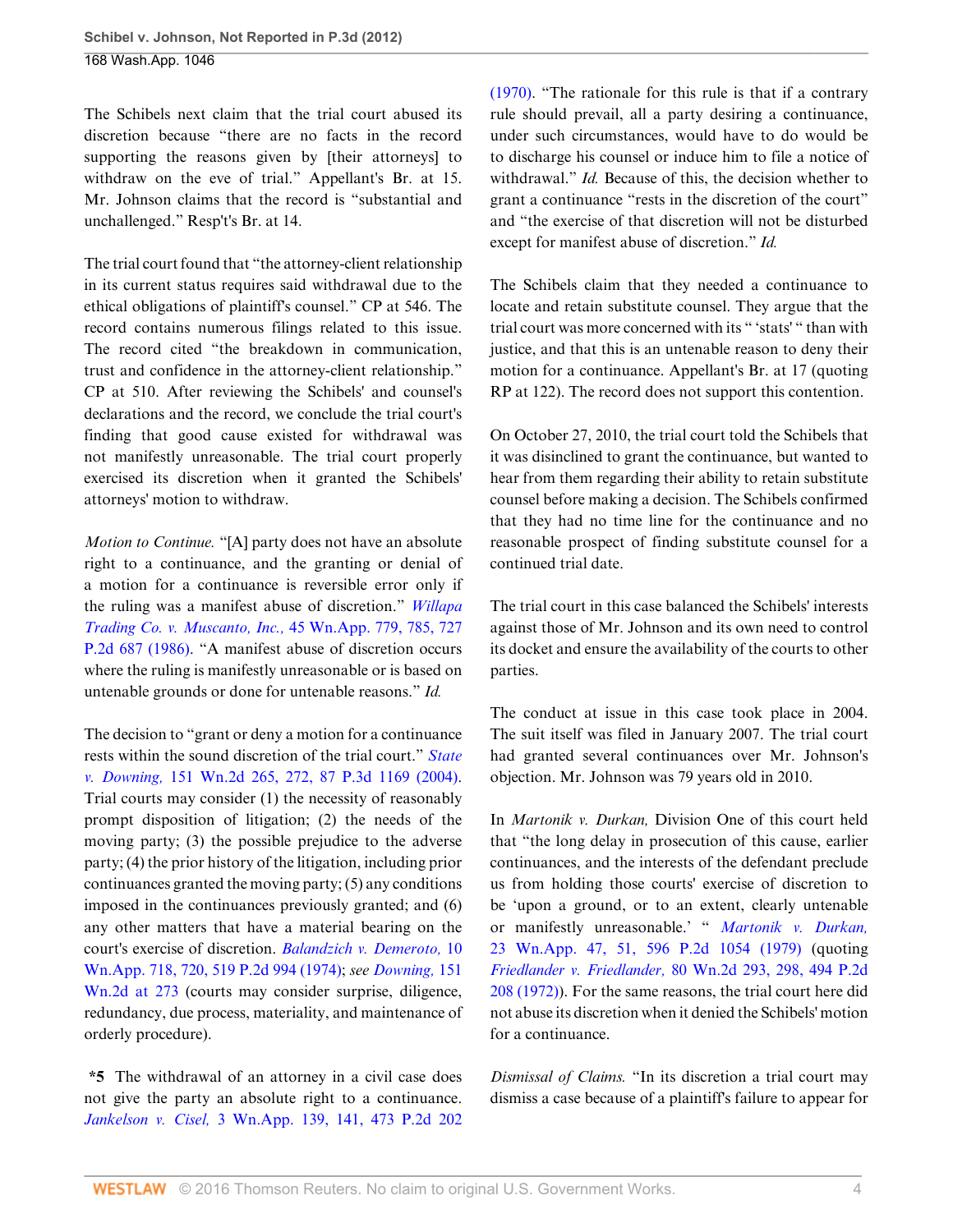trial." *[Alexander v. Food Servs. of Am., Inc.,](http://www.westlaw.com/Link/Document/FullText?findType=Y&serNum=1994252174&pubNum=661&originatingDoc=Ib0776e72bacb11e1b11ea85d0b248d27&refType=RP&originationContext=document&vr=3.0&rs=cblt1.0&transitionType=DocumentItem&contextData=(sc.Search))* 76 Wn.App. [425, 429, 886 P.2d 231 \(1994\).](http://www.westlaw.com/Link/Document/FullText?findType=Y&serNum=1994252174&pubNum=661&originatingDoc=Ib0776e72bacb11e1b11ea85d0b248d27&refType=RP&originationContext=document&vr=3.0&rs=cblt1.0&transitionType=DocumentItem&contextData=(sc.Search))

The Schibels, by their own admission, reached an oral agreement with Mr. Johnson's counsel on October 29, 2010. The Schibels advised the trial court that the parties had settled and that the trial court need not empanel a jury on November 1, 2010.

No disagreement exists as to the terms of the oral agreement. The Schibels described the terms of the agreement: "During a telephone conversation on Friday, October 29, 2010, [Mr. Johnson's attorney] and I reached an oral settlement agreement wherein defense offered a settlement amount of zero, no costs, no fees and release of counterclaim in exchange for release of my wife's and my claim against the defendant, Mr. Johnson." CP at 693.

**\*6** Mr. Johnson, through counsel, characterized the agreement as "a release of the Schibels['] claims against Mr. Johnson and Mr. Johnson's counterclaim against the Schibels," with the effect "that there would be no costs to either party." RP at 144.

At the November 24, 2010, hearing, the Schibels agreed with Mr. Johnson, "the terms he has stated correctly"<sup>[2](#page-5-1)</sup> and admitted to the trial court that they agreed to the oral agreement.

"When a case is set and called for trial, it shall be tried or dismissed." CR  $40(d)$ . RCW  $4.56.120(7)$  provides that a trial court may dismiss an action "[u]pon its own motion, for disobedience of the plaintiff to an order of the court concerning the proceedings in the action."

On October 29, 2010, the Schibels knew that the trial court had refused to continue their November 1 trial date. The Court of Appeals had denied discretionary review. As the afternoon advanced toward the 4:00 p.m. deadline imposed by the trial court, the Schibels agreed to release their claims against Mr. Johnson in exchange for the release of his counterclaim against them. They notified the trial court of a settlement and avoided a November 1 trial.

Within minutes of notifying the trial court, they received the first of two e-mails that purported to memorialize

their oral agreement. They knew immediately that they "did not agree to all of the terms ... reiterated in the [4:04 p.m.] email." CP at 693. An hour passed, and the Schibels received the Settlement Agreement and Release of All Claims that "contained even more terms to which [the Schibels] did not agree." CP at 693.

At this point, the Schibels did not contact Mr. Johnson to "indicate by reply e-mail as soon as possible" that they objected to the written terms. CP at 682. They did not notify the trial court that their settlement had fallen through. They did nothing. Finally, on November 2, 2010, the day after their scheduled trial, the Schibels notified Mr. Johnson, via e-mail that "I received it, am having it looked at and will get back to you." CP at 690. They had no further contact with Mr. Johnson or the trial court until November 22, 2010, when they responded to Mr. Johnson's motion to enforce the settlement agreement.

The trial court properly exercised its discretion to dismiss the case when the Schibels failed to notify the trial court that settlement talks had failed or appear for their trial on November 1, 2010. The Schibels' claim, that the trial court abused its discretion when it dismissed their claims, is unpersuasive.

<span id="page-4-0"></span>The trial court properly exercised its discretion when it allowed the Schibels' counsel to withdraw, denied their motion to continue, and dismissed their claims and Mr. Johnson's counterclaim when the parties failed to appear for their November 1, 2010 trial.

#### We affirm.

A majority of the panel has determined this opinion will not be printed in the Washington Appellate Reports, but it will be filed for public record pursuant to [RCW 2.06.040](http://www.westlaw.com/Link/Document/FullText?findType=L&pubNum=1000259&cite=WAST2.06.040&originatingDoc=Ib0776e72bacb11e1b11ea85d0b248d27&refType=LQ&originationContext=document&vr=3.0&rs=cblt1.0&transitionType=DocumentItem&contextData=(sc.Search)).

WE CONCUR: [SWEENEY](http://www.westlaw.com/Link/Document/FullText?findType=h&pubNum=176284&cite=0257836201&originatingDoc=Ib0776e72bacb11e1b11ea85d0b248d27&refType=RQ&originationContext=document&vr=3.0&rs=cblt1.0&transitionType=DocumentItem&contextData=(sc.Search)), J., and [SIDDOWAY](http://www.westlaw.com/Link/Document/FullText?findType=h&pubNum=176284&cite=0119717901&originatingDoc=Ib0776e72bacb11e1b11ea85d0b248d27&refType=RQ&originationContext=document&vr=3.0&rs=cblt1.0&transitionType=DocumentItem&contextData=(sc.Search)), A.C.J.

## **All Citations**

Not Reported in P.3d, 168 Wash.App. 1046, 2012 WL 2326992

# Footnotes